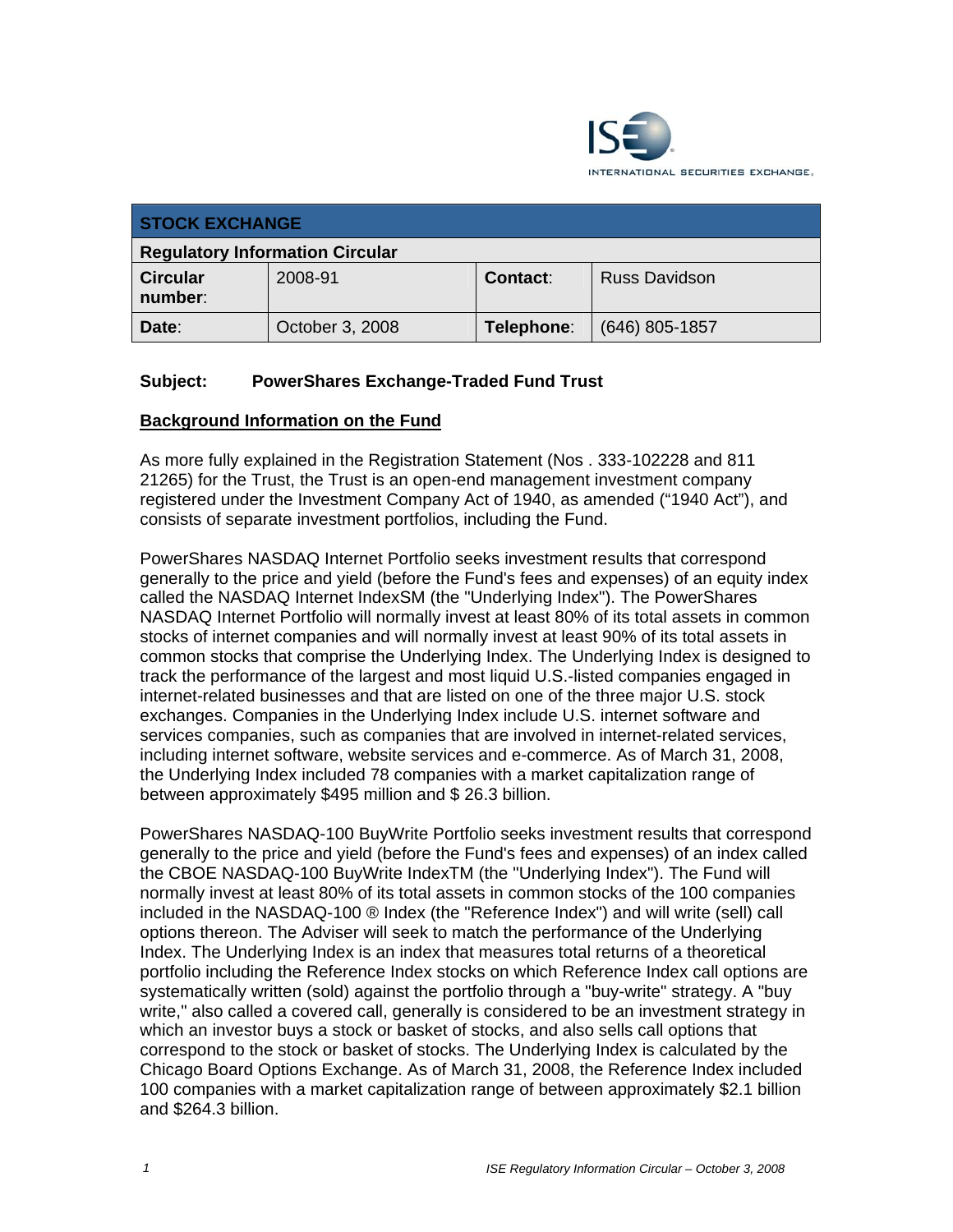As described more fully in the Trust's prospectus ("Prospectus") and Statement of Additional Information's ("SAI"), the Fund will issue and redeem shares on a continuous basis, at their net asset value ("NAV"), only in large blocks of 100,000 shares (each, a "Creation Unit"). Creation Units will be issued and redeemed principally in-kind for securities which constitutes a substantial replication, or a portfolio sampling representation, of the securities involved in the Index. Except when aggregated in Creation Units, the Shares are not redeemable securities of the Fund.

Dividends from net investment income, if any, ordinarily will be declared and paid quarterly. Net realized capital gains, if any, will be distributed to investors annually.

The Depository Trust Company ("DTC") serves as securities depository for the Shares, which may be held only in book-entry form; share certificates will not be issued. DTC, or its nominee, is the record or registered owner of all outstanding Shares.

The NAV of the Fund will be determined once daily at the close of trading (normally, 4:00 p.m. Eastern Standard Time ("ET")) on each day that the New York Stock Exchange is open for business (a "Business Day"). NAV is calculated by dividing the current market value of the net assets of the Fund (i.e., the total value of its assets less all liabilities) by the total number of Shares outstanding, generally rounded to the nearest cent. NAV will be available from the Distributor and will also available to National Securities Clearing Corporation ("NSCC") participants through data made available from NSCC.

The Trust's registration statement describes the various fees and expenses for the Fund's Shares. For a more complete description of the Fund and the Index, visit www.powershares.com.

### **Purchases and Redemptions in Creation Unit Size**

Equity EAMs are hereby informed that procedures for purchases and redemptions of Shares in Creation Units are described in the Trust's Prospectus and Statement of Additional Information and that Shares are not individually redeemable but are redeemable only in Creation Unit aggregations or multiples thereof.

#### **Principal Risks**

Interested persons are referred to the Prospectus for a description of risks associated with an investment in the Shares. These risks include the risk that a Fund's return may not match the return of its index for a number of reasons including the incursion by a Fund of operating expenses and costs not applicable to its index. In addition, as noted in the Prospectus, the Shares may trade at market prices that may differ from their NAV. The NAV of the Shares will fluctuate with changes in the market value of the Fund's holdings. The market prices of the Shares will fluctuate in accordance with changes in NAV as well as the supply and demand for the Shares on the Exchange.

#### **Exchange Rules Applicable to Trading in the Shares**

The Shares are considered equity securities, thus rendering trading in the Shares subject to the Exchange's existing rules governing the trading of equity securities.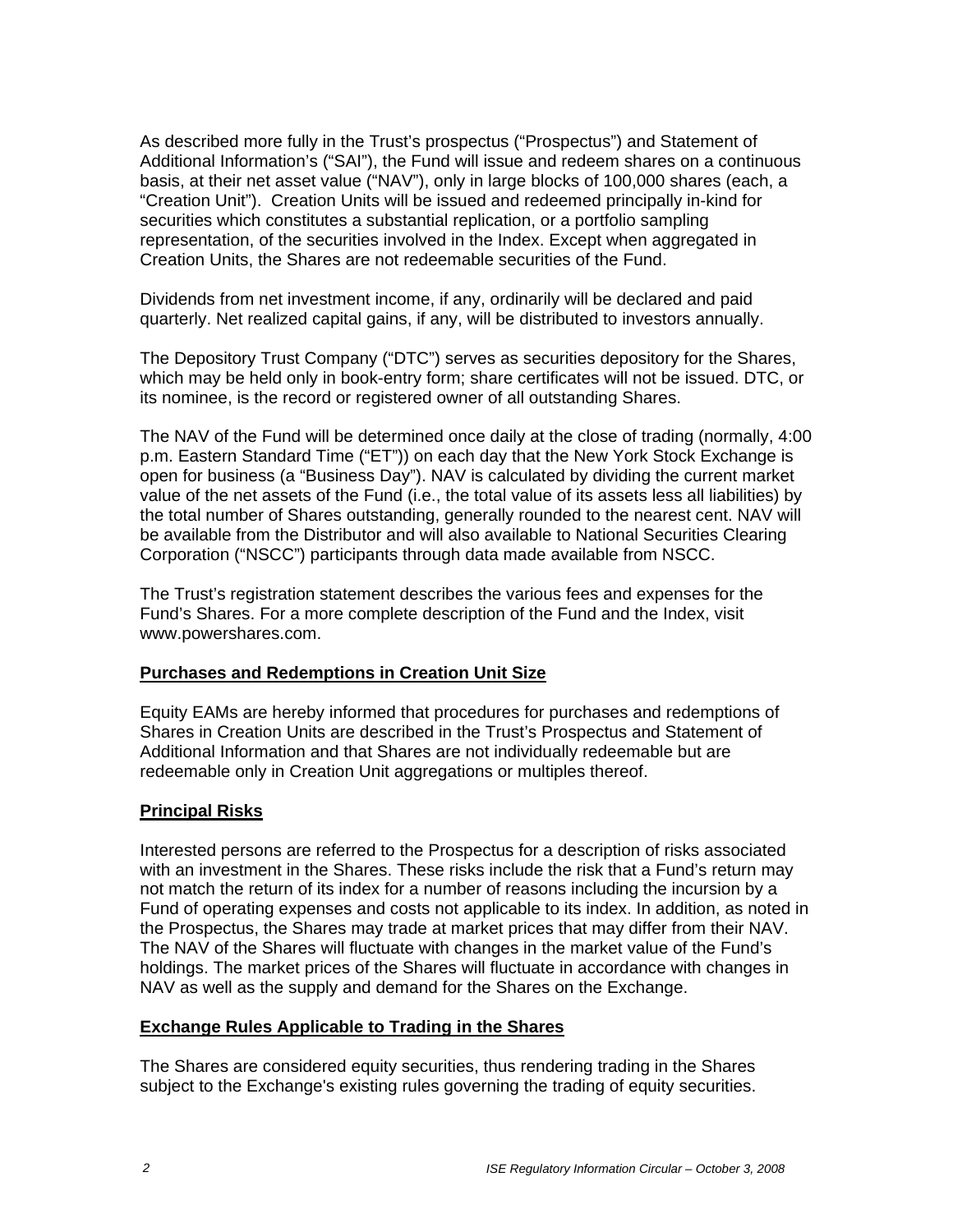# **Trading Hours**

The Shares will trade on ISE between 9:00 a.m. and 4:00 p.m. ET.

Equity EAMs trading the Shares during the Pre-Market Session are exposed to the risk of the lack of the calculation or dissemination of underlying index value or intraday indicative value ("IIV"). For certain derivative securities products, an updated underlying index value or IIV may not be calculated or publicly disseminated in the Pre-Market hours. Since the underlying index value and IIV are not calculated or widely disseminated during Pre-Market hours, an investor who is unable to calculate implied values for certain derivative securities products during Pre-Market hours may be at a disadvantage to market professionals.

# **Trading Halts**

ISE will halt trading in the Shares of a Trust in accordance with ISE Rule 2101(a)(2)(iii). The grounds for a halt under this Rule include a halt by the primary market because it stops trading the Shares and/or a halt because dissemination of the IIV or applicable currency spot price has ceased, or a halt for other regulatory reasons. In addition, ISE will stop trading the Shares of a Trust if the primary market de-lists the Shares.

# **Delivery of a Prospectus**

Pursuant to federal securities laws, investors purchasing Shares must receive a prospectus prior to or concurrently with the confirmation of a transaction. Investors purchasing Shares directly from the Fund (by delivery of the Deposit Amount) must also receive a prospectus.

Prospectuses may be obtained through the Distributor or on the Fund's website. The Prospectus does not contain all of the information set forth in the registration statement (including the exhibits to the registration statement), parts of which have been omitted in accordance with the rules and regulations of the SEC. For further information about the Fund, please refer to the Trust's registration statement.

# **Exemptive, Interpretive and No-Action Relief Under Federal Securities Regulations**

The Commission has issued letters dated November 21, 2005 and October 24, 2006 (together, the "No-Action Letters") granting exemptive, interpretive and no-action relief from certain provisions of and rules under the Securities Exchange Act of 1934 for exchange-traded funds listed and traded on a registered national securities exchange that meet certain criteria. A description of the relief granted in the No-Action Letters follows.

# **Regulation M Exemptions**

Generally, Rules 101 and 102 of Regulation M prohibit any "distribution participant" and its "affiliated purchasers" from bidding for, purchasing, or attempting to induce any person to bid for or purchase any security which is the subject of a distribution until after the applicable restricted period, except as specifically permitted in Regulation M. The provisions of the Rules apply to underwriters, prospective underwriters, brokers, dealers,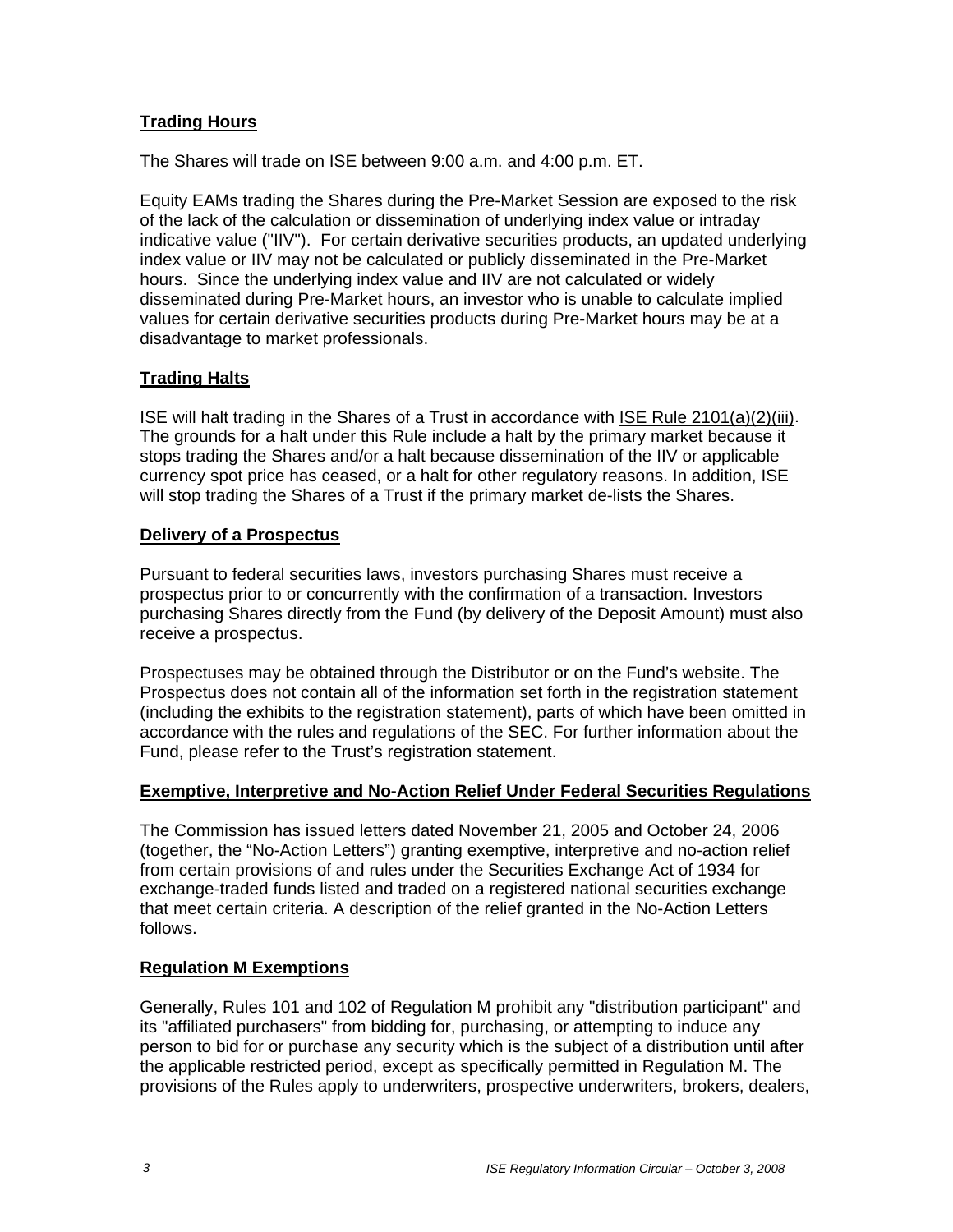and other persons who have agreed to participate or are participating in a distribution of securities.

The Commission issued a No-Action Letter by which persons participating in a distribution of shares of a fund may engage in secondary market transactions in such shares during their participation in such a distribution, despite the requirements of from Rule 101 under Regulation M. In addition, the SEC has permitted persons who may be deemed to be participating in the distribution of shares of a fund (i) to purchase securities for the purpose of purchasing creation unit aggregations of fund shares and (ii) to tender securities for redemption in Creation Unit Aggregations. Further, the Commission has clarified that the tender of fund shares to the Fund for redemption does not constitute a bid for or purchase of any of the Funds' securities during the restricted period of Rule 101. The Commission has issued a No-Action Letter to paragraph (e) of Rule 102 under Regulation M which allow the redemption of fund shares in creation unit aggregations during the continuous offering of shares.

### **Customer Confirmations for Creation or Redemption of Fund Shares (SEC Rule 10b-10)**

Broker–dealers who handle purchases or redemptions of Fund shares in Creation Units for customers will be permitted to provide such customers with a statement of the number of Creation Unit Aggregations created or redeemed without providing a statement of the identity, number and price of shares of the individual securities tendered to the Fund for purposes of purchasing creation unit aggregations ("Deposit Securities") or the identity, number and price of shares to be delivered by the Trust to the redeeming holder ("Redemption Securities"). The composition of the securities required to be tendered to the Fund for creation purposes and of the securities to be delivered on redemption will be disseminated each business day and will be applicable to requests for creations or redemption, as the case may be, on that day. This exemptive relief under Rule 10b-10 with respect to creations and redemptions is subject to the following conditions:

- 1. Confirmations to customers engaging in creations or redemptions must state that all information required by Rule 10b-10 will be provided upon request;
- 2. Any such request by a customer for information required by Rule 10b-10 will be filed in a timely manner, in accordance with Rule 10b-10(c);
- 3. Except for the identity, number and price of shares of the component securities of the Deposit Securities and Redemption Securities, as described above, confirmations to customers must disclose all other information required by Rule 10b-10(a).

# **SEC Rule 14e-5**

The Commission has permitted any person acting as a dealer-manager of a tender offer for a component security of fund (1) to redeem fund shares in creation unit aggregations from the issuer that may include a security subject to such tender offer and (2) to purchase fund shares during such tender offer. In addition, a No-Action has been issued under Rule 14e-5 states that if a broker-dealer acting as a dealer-manager of a tender offer for a security of the Fund purchases or arranges to purchase such securities in the secondary market for the purpose of tendering such securities to purchase one or more creation unit aggregations of shares, it must be made in conformance with the following: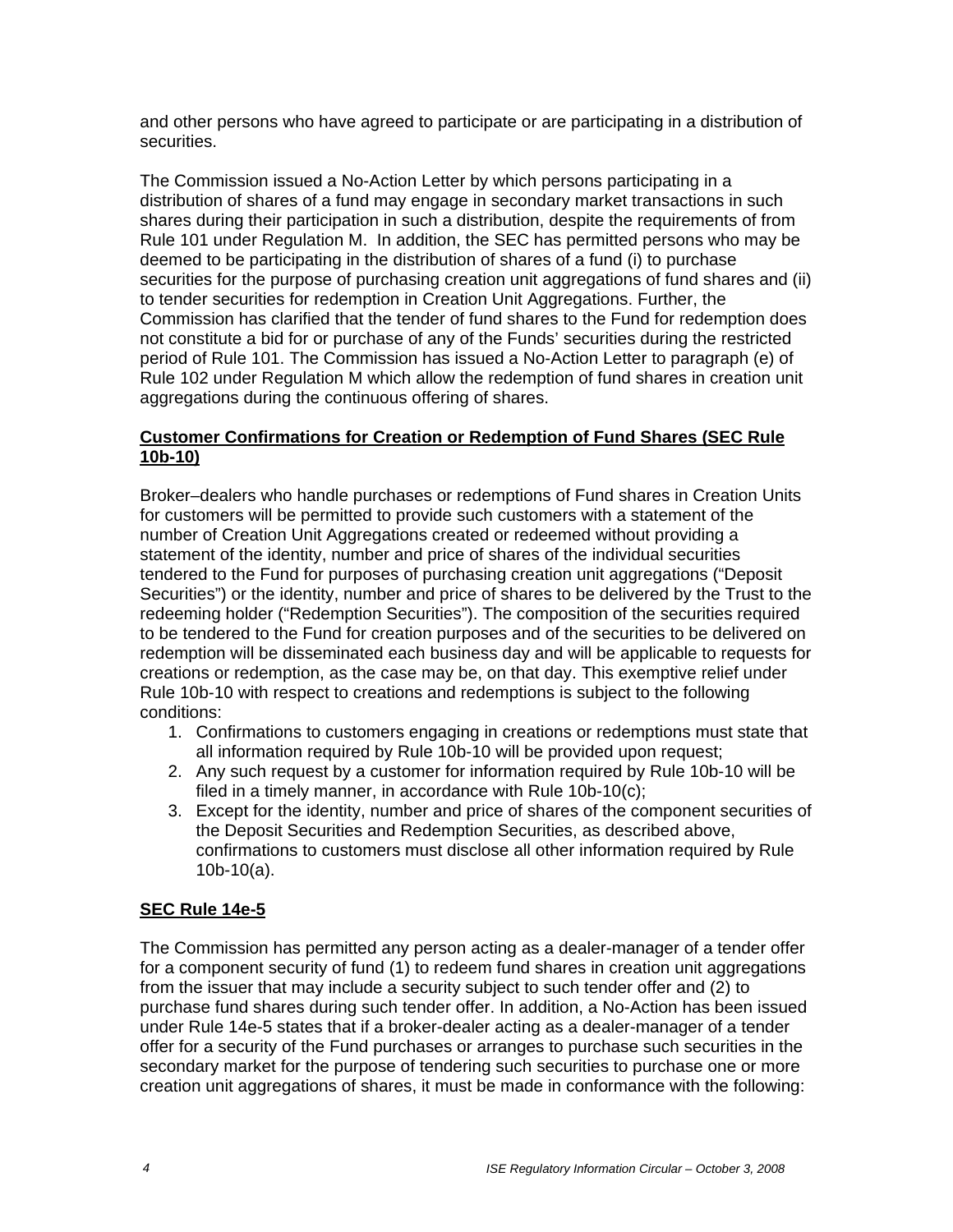- i. such bids or purchases are effected in the ordinary course of business, in connection with a basket of 20 or more securities in which any security that is the subject of a distribution, or any reference security, does not comprise more than 5% of the value of the basket purchased; or
- ii. purchases are effected as adjustments to such basket in the ordinary course of business as a result of a change in the composition of the underlying index; and
- iii. such bids or purchases are not effected for the purpose of facilitating such tender offer.

# **Section 11(d)(1); SEC Rules 11d1-1 and 11d1-2**

Section 11(d)(1) of the Act generally prohibits a person who is both a broker and a dealer from effecting any transaction in which the broker-dealer extends credit to a customer on any security which was part of a new issue in the distribution of which he participated as a member of a selling syndicate or group within thirty days prior to such transaction. The Commission has clarified that Section 11(d)(1) does not apply to broker-dealers that are not authorized participants (and, therefore, do not create creation unit aggregations) that engage in both proprietary and customer transactions in shares of a fund in the secondary market, and for broker-dealer authorized participants that engage in creations of creation unit aggregations. This relief is subject to specific conditions, including the condition that such broker-dealer (whether or not an authorized participant) does not, directly or indirectly, receive from the fund complex any payment, compensation or other economic incentive to promote or sell the shares of a fund to persons outside the fund complex, other than non-cash compensation permitted under NASD Rule 2830 (I)(5)(A), (B) or (C). See letter dated November 22, 2005 from Brian A Bussey, Assistant Chief Counsel, SEC Division of Market Regulation, to Barclays Global Investors, N.A., dated November 22, 2005. The Commission has issued a No-Action Letter under Section 11(d)(1) of the Act states that broker-dealers may treat shares of a fund, for purposes of Rule 11d1-2, as "securities issued by a registered open-end investment company as defined in the Investment Company Act" and thereby extend credit or maintain or arrange for the extension or maintenance of credit on shares that have been owned by the persons to whom credit is provided for more than 30 days, in reliance on the exemption contained in the rule.

### **SEC Rule 15c1-5 and 15c1-6**

The Commission has issued a No-Action letter with respect to Rule 15c1-5 and Rule 15c1-6 as to the required disclosure of control by a broker or dealer with respect to creations and redemptions of fund shares and secondary market transactions therein.

**This Regulatory Information Bulletin is not a statutory Prospectus. Equity EAMs should consult the Trust's Registration Statement, SAI, Prospectus and the Fund's website for relevant information.**